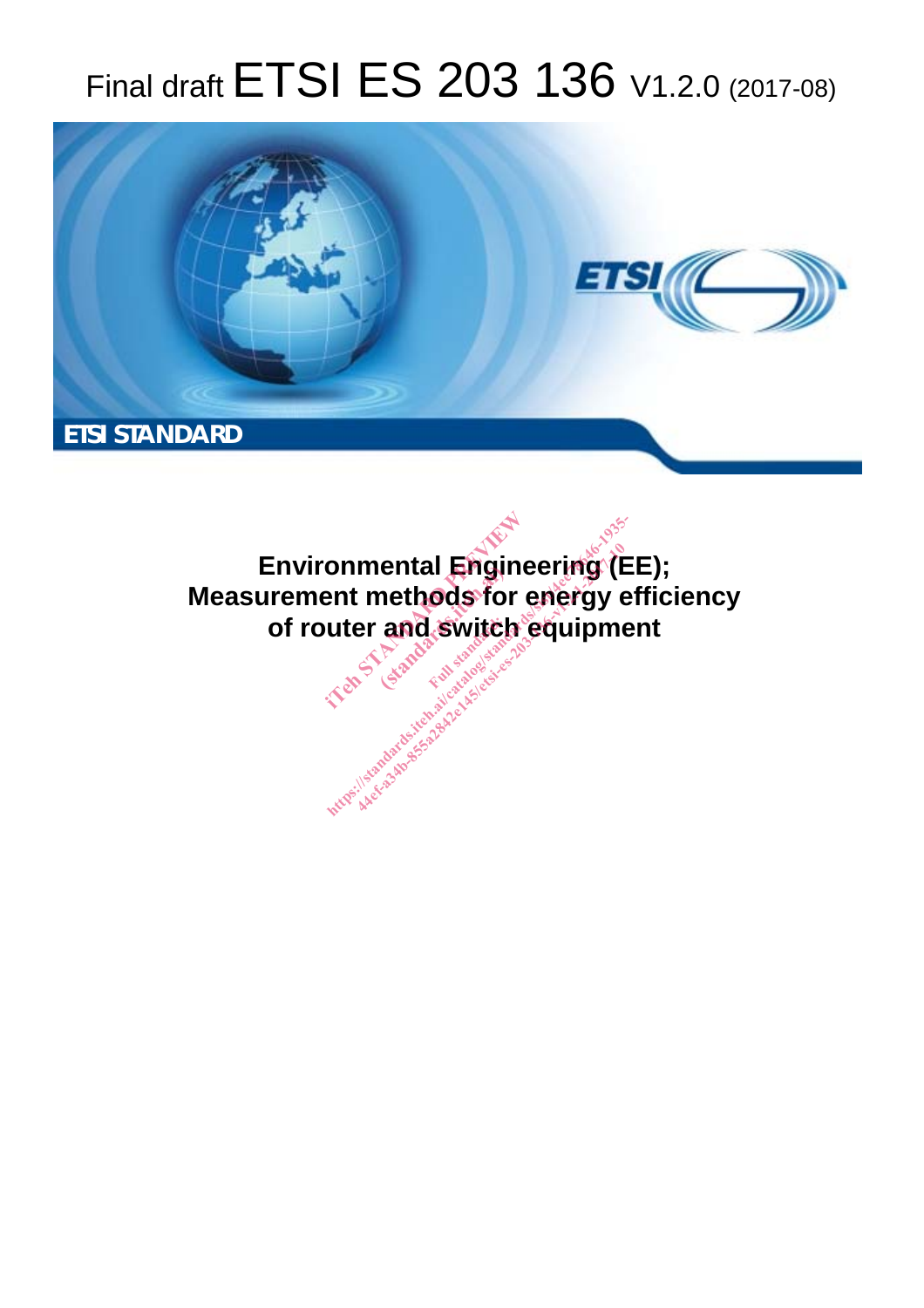Reference RES/EE-EEPS30

Keywords configuration, EEER, router, switch

#### *ETSI*



The present document can be downloaded from: http://www.etsi.org/standards-search

The present document may be made available in electronic versions and/or in print. The content of any electronic and/or print versions of the present document shall not be modified without the prior written authorization of ETSI. In case of any existing or perceived difference in contents between such versions and/or in print, the only prevailing document is the print of the Portable Document Format (PDF) version kept on a specific network drive within ETSI Secretariat.

Users of the present document should be aware that the document may be subject to revision or change of status. Information on the current status of this and other ETSI documents is available at https://portal.etsi.org/TB/ETSIDeliverableStatus.aspx

If you find errors in the present document, please send your comment to one of the following services: https://portal.etsi.org/People/CommiteeSupportStaff.aspx

#### *Copyright Notification*

No part may be reproduced or utilized in any form or by any means, electronic or mechanical, including photocopying and microfilm except as authorized by written permission of ETSI. The content of the PDF version shall not be modified without the written authorization of ETSI. The copyright and the foregoing restriction extend to reproduction in all media.

> © ETSI 2017. All rights reserved.

**DECT**TM, **PLUGTESTS**TM, **UMTS**TM and the ETSI logo are trademarks of ETSI registered for the benefit of its Members. **3GPP**TM and **LTE**™ are trademarks of ETSI registered for the benefit of its Members and of the 3GPP Organizational Partners. **oneM2M** logo is protected for the benefit of its Members.

**GSM**® and the GSM logo are trademarks registered and owned by the GSM Association.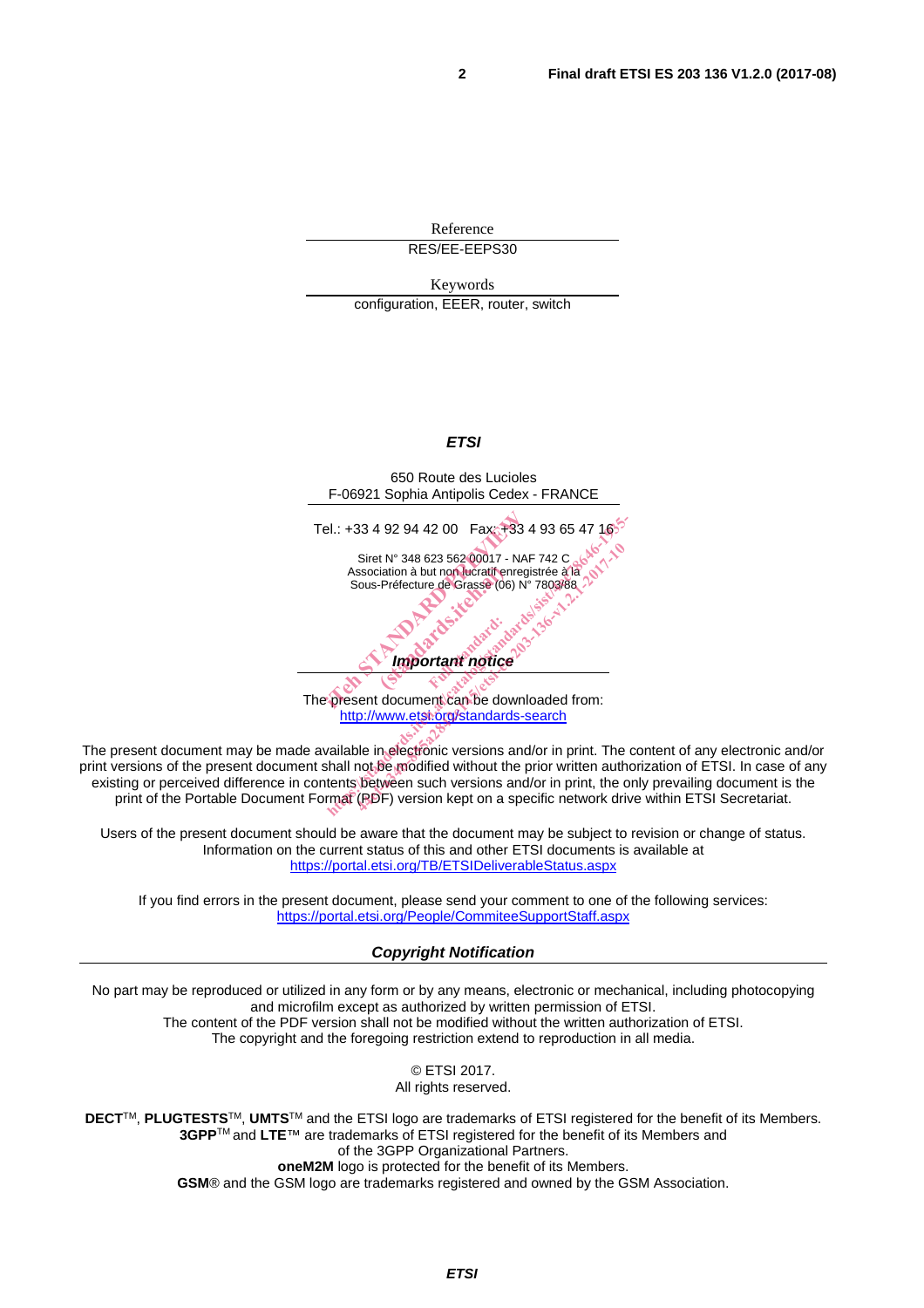# Contents

| 1                                                                                 |  |
|-----------------------------------------------------------------------------------|--|
| $\overline{2}$<br>2.1<br>2.2                                                      |  |
| 3<br>3.1<br>3.2                                                                   |  |
| 4<br>4.1<br>4.2                                                                   |  |
| Definitions of the Equipment Energy Efficiency Ratio for Router and Switch 7<br>5 |  |
| 6                                                                                 |  |
|                                                                                   |  |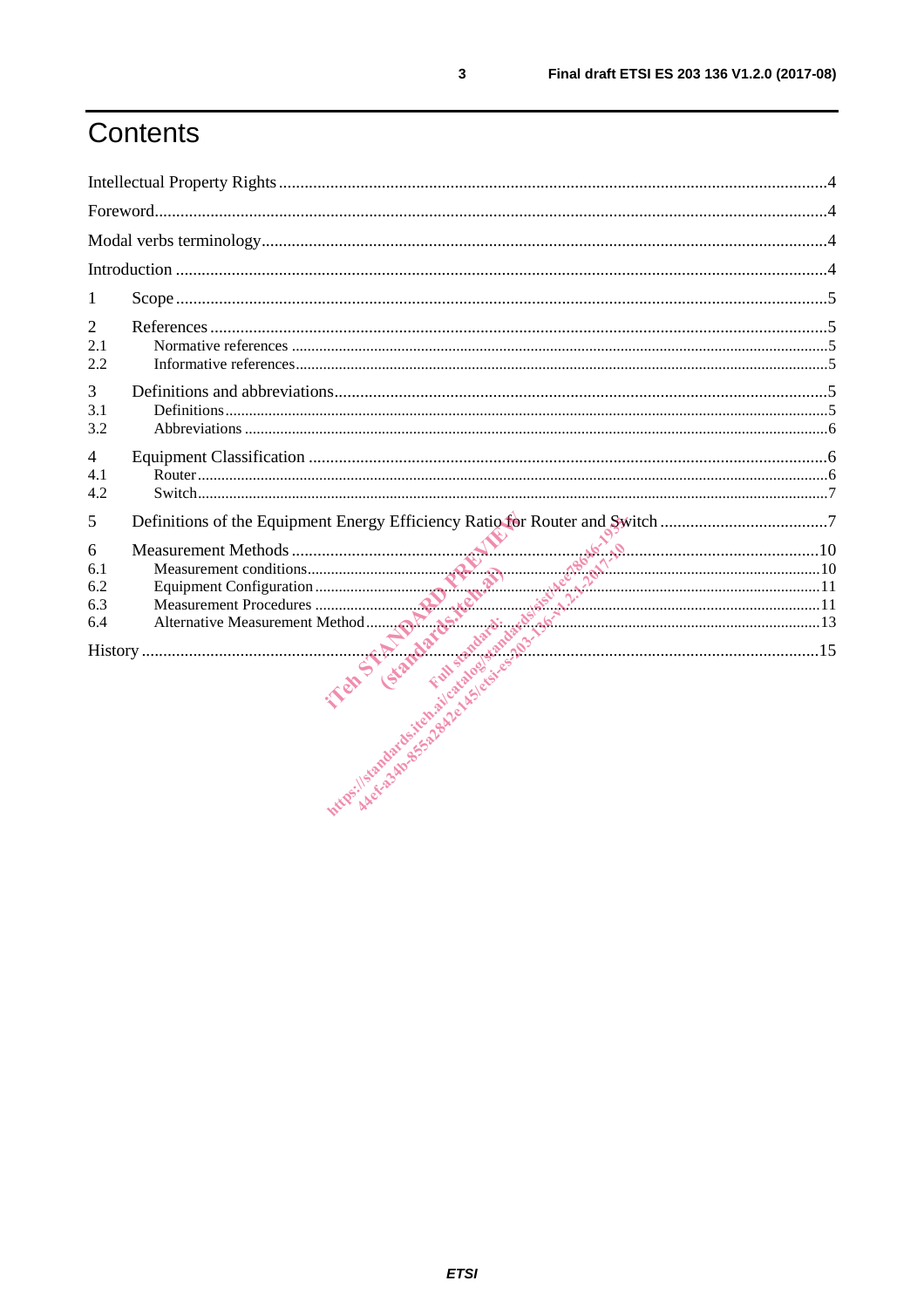# Intellectual Property Rights

#### Essential patents

IPRs essential or potentially essential to the present document may have been declared to ETSI. The information pertaining to these essential IPRs, if any, is publicly available for **ETSI members and non-members**, and can be found in ETSI SR 000 314: *"Intellectual Property Rights (IPRs); Essential, or potentially Essential, IPRs notified to ETSI in respect of ETSI standards"*, which is available from the ETSI Secretariat. Latest updates are available on the ETSI Web server (https://ipr.etsi.org/).

Pursuant to the ETSI IPR Policy, no investigation, including IPR searches, has been carried out by ETSI. No guarantee can be given as to the existence of other IPRs not referenced in ETSI SR 000 314 (or the updates on the ETSI Web server) which are, or may be, or may become, essential to the present document.

#### **Trademarks**

The present document may include trademarks and/or tradenames which are asserted and/or registered by their owners. ETSI claims no ownership of these except for any which are indicated as being the property of ETSI, and conveys no right to use or reproduce any trademark and/or tradename. Mention of those trademarks in the present document does not constitute an endorsement by ETSI of products, services or organizations associated with those trademarks.

# Foreword

This final draft ETSI Standard (ES) has been produced by ETSI Technical Committee Environmental Engineering (EE), and is now submitted for the ETSI standards Membership Approval Proceedure. and is now submitted for the ETSI standards Membership Approval Procedure. Is been produced by ETSI Pechnical Conducts Membership Approval Proceed

Ful standardi.d

# Modal verbs terminology

In the present document "**shall**", "**shall not**", "**should**", "**should not**", "**may**", "**need not**", "**will**", "**will not**", "**can**" and "**cannot**" are to be interpreted as described in clause 3.2 of the ETSI Drafting Rules (Verbal forms for the expression of provisions). ee Report of the Branch and the property of the Branch and the property of the state of the property of the state of the state of the state of the state of the state of the state of the state of the state of the state of t en produced by ETSI Technical Committee<br>ls Membership Approval Procedure:<br>Approval Procedure:<br>Approval Procedure:<br>And Contract Contract in the second of the ETSI Drafting Rules (V<br>n, ETSI deliverables except when used in d

"**must**" and "**must not**" are **NOT** allowed in ETSI deliverables except when used in direct citation.

# Introduction

The present document defines the energy consumption metrics and measurement methods for router and Ethernet switch equipment.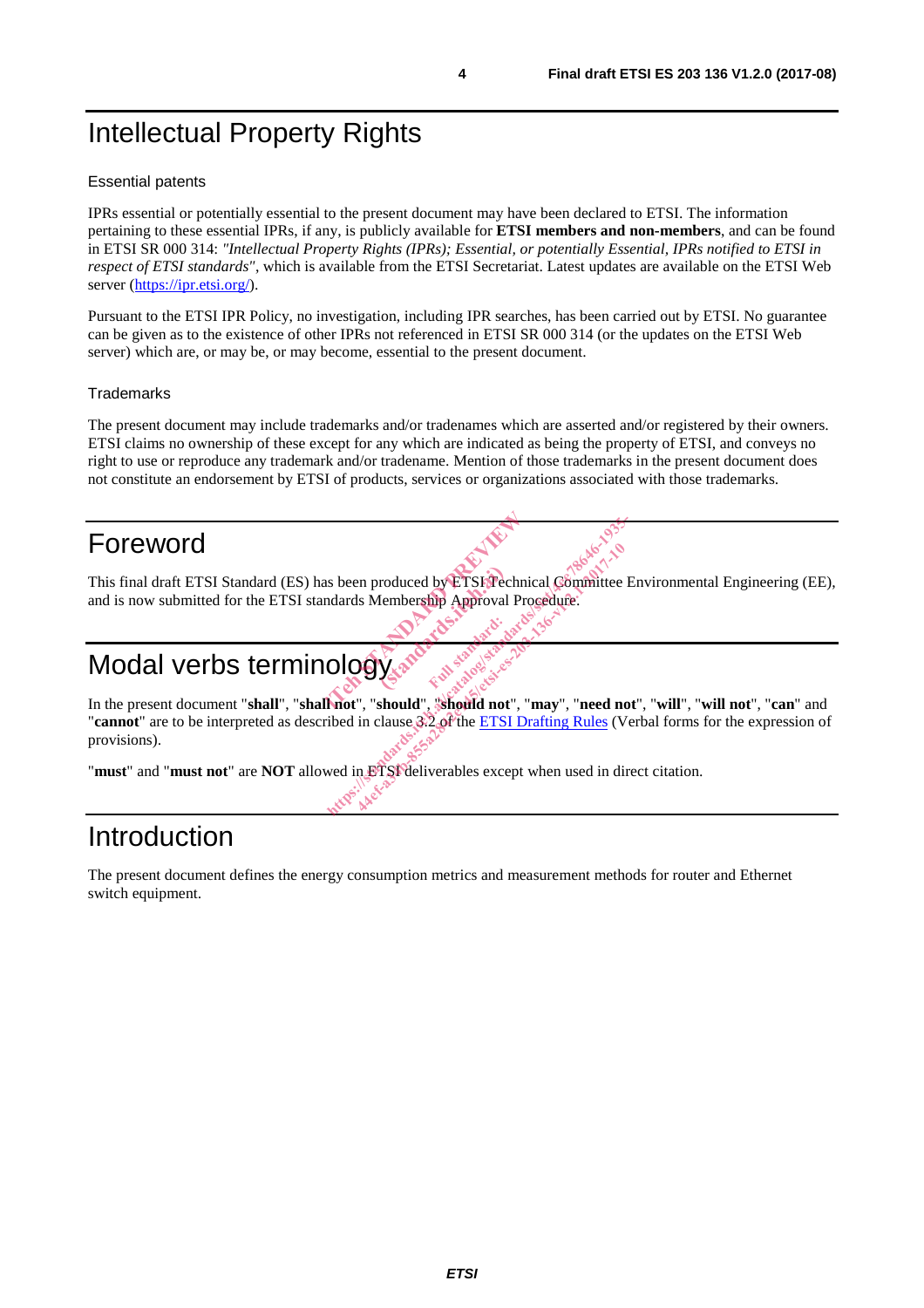## 1 Scope

The present document defines the methodology and the test conditions to measure the power consumption of router and switch equipment.

The present document is applicable to Core, edge and access routers.

Home gateways are not included in the present document.

## 2 References

#### 2.1 Normative references

References are either specific (identified by date of publication and/or edition number or version number) or non-specific. For specific references, only the cited version applies. For non-specific references, the latest version of the referenced document (including any amendments) applies.

Referenced documents which are not found to be publicly available in the expected location might be found at https://docbox.etsi.org/Reference/.

NOTE: While any hyperlinks included in this clause were valid at the time of publication, ETSI cannot guarantee their long term validity. included in this clause were valid at the<br>
are necessary for the application of the<br>
13.2009: "Energy Efficiency for Telecoted Reporting for Router and Ethernet S<br>
"Energy Efficiency for Telecommunic<br>
d Reporting - General

The following referenced documents are necessary for the application of the present document.

- [1] ATIS-0600015.03.2009: "Energy Efficiency for Telecommunication Equipment: Methodology for Measurement and Reporting for Router and Ethernet Switch Products". Sary for the application<br>
"Energy Efficiency for<br>
ing for Router and Eth<br>
Efficiency for Telecon<br>
ing - General Regnirer
- [2] ATIS-0600015: "Energy Efficiency for Telecommunication Equipment: Methodology for Measurement and Reporting - General Requirements".

## 2.2 Informative references

References are either specific (identified by date of publication and/or edition number or version number) or non-specific. For specific references, only the cited version applies. For non-specific references, the latest version of the referenced document (including any amendments) applies. de the methods. The propriet of the application of the present doctor of the present doctor of the present doctor of the present doctor of the propriation of the present doctor of the propriation of the propriation of the Example The application of the present doorting for Router and Ethernet Switch Proder conting for Router and Ethernet Switch Proder Switch Proder Conting - General Regulirements".<br>
Solution Conting - General Regulirements"

NOTE: While any hyperlinks included in this clause were valid at the time of publication, ETSI cannot guarantee their long term validity.

The following referenced documents are not necessary for the application of the present document but they assist the user with regard to a particular subject area.

[i.1] ETSI EN 300 132-2: "Environmental Engineering (EE); Power supply interface at the input to telecommunications and datacom (ICT) equipment; Part 2: Operated by -48 V direct current (dc)".

## 3 Definitions and abbreviations

#### 3.1 Definitions

For the purposes of the present document, the following terms and definitions apply:

**aggregation mode:** mode in which, a few (typically higher bandwidth) ports on the equipment are considered UPLINK ports; while majority (typically lower bandwidth) ports are considered user ports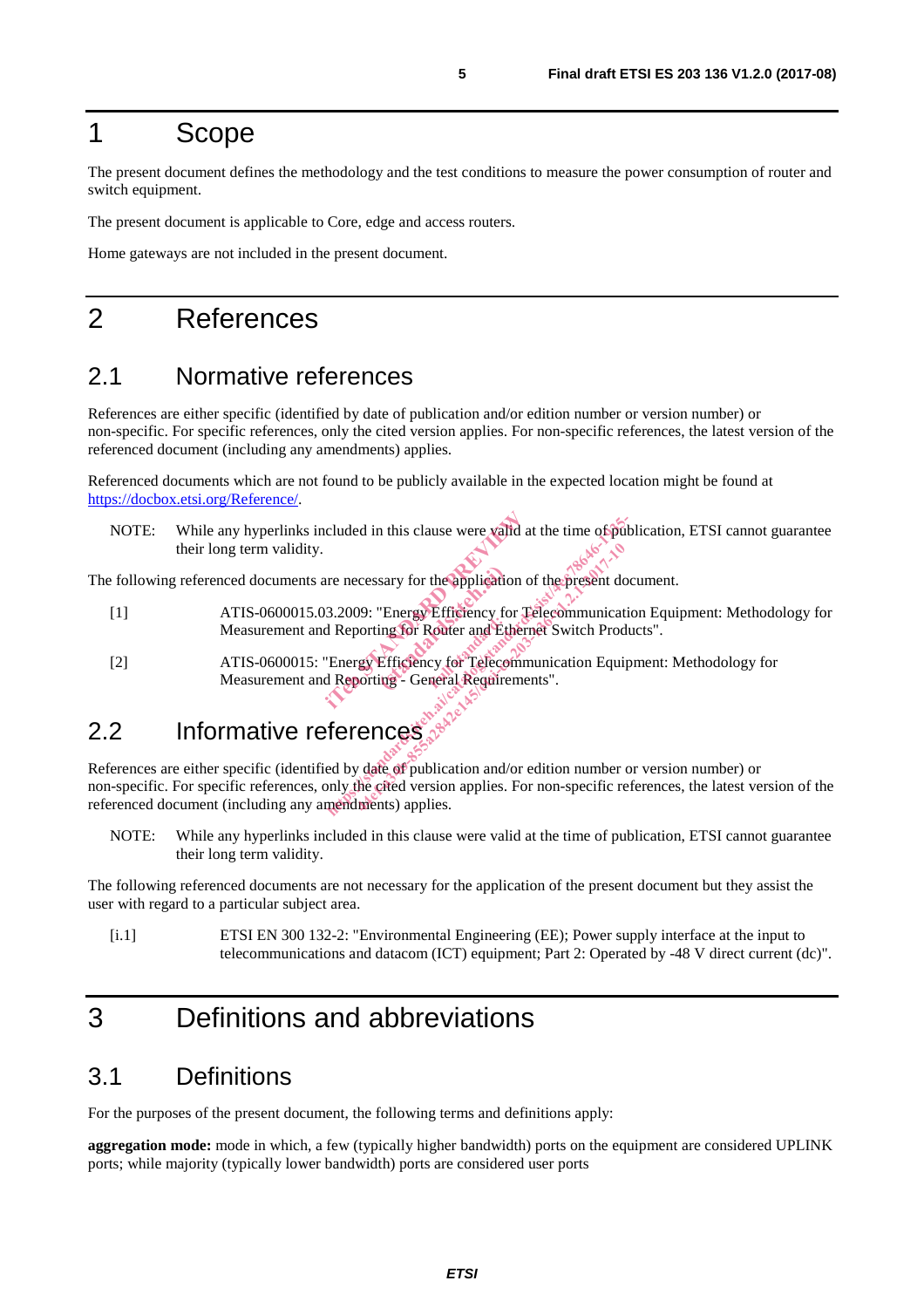NOTE: In this configuration the data flow is strictly from user ports to uplink ports and vice versa. User ports do not communicate with each other through this equipment.

**core mode:** mode in which all ports are considered similar and have similar bandwidth

NOTE: In this configuration the data flow is so that each port communicate with one another.

**maximum configuration:** configuration with maximum capacity where whole slots of the equipment are configured with maximum interface bandwidth line cards, all of the interfaces can work at the maximum data rate

#### 3.2 Abbreviations

For the purposes of the present document, the following abbreviations apply:

|             | Withs: 15 radarys<br>Router                                                                                                                                                                                 |
|-------------|-------------------------------------------------------------------------------------------------------------------------------------------------------------------------------------------------------------|
|             | <b>Equipment Classification</b>                                                                                                                                                                             |
|             | il catalogistantario-136-12, 120-12, 120-2<br>Lessing Unit<br>Non Drop Rate<br>Open System Interconnection<br>Peak to Average Ratio<br>Year of Service<br>vality of Service<br>edges of the Line of Service |
| QoS         |                                                                                                                                                                                                             |
| PoE         |                                                                                                                                                                                                             |
| <b>PAR</b>  |                                                                                                                                                                                                             |
| <b>OSI</b>  |                                                                                                                                                                                                             |
| <b>NDR</b>  |                                                                                                                                                                                                             |
| <b>MPU</b>  |                                                                                                                                                                                                             |
| IP          |                                                                                                                                                                                                             |
| <b>IMIX</b> |                                                                                                                                                                                                             |
| <b>GE</b>   | Giga Ethernet                                                                                                                                                                                               |
| FE          | <b>Fast Ethernet</b>                                                                                                                                                                                        |
| <b>FDDI</b> | Fibre Distributed Data Interface                                                                                                                                                                            |
| <b>EUT</b>  | Equipment Under Test                                                                                                                                                                                        |
| <b>EER</b>  | <b>Energy Efficiency Rating</b>                                                                                                                                                                             |
| <b>EEER</b> | Equipment Energy Efficiency Ratio                                                                                                                                                                           |
| EE          | <b>Energy Efficiency</b>                                                                                                                                                                                    |
| DC          | Direct Current                                                                                                                                                                                              |
| <b>ATM</b>  | Asynchronous Transfer Mode                                                                                                                                                                                  |
| AC          | <b>Alternating Current</b>                                                                                                                                                                                  |

4 Equipment Classification

### 4.1 Router

Routers are typical packet switching equipment running at the network layer of OSI layer 3. The router selects the optimal route according to the destination address of the received packet through a network and forwards the packet to the next router. The last router is responsible for sending the packet to the destination host.

Routers connect different physical networks and manually configure and run standard protocols to obtain the information of each subnet such as label, number of devices, names and addresses, etc. and thus generate and maintain a live forwarding routing table. Based on this table, each IP packet passing these routers will be assigned an optimal path according to the longest matching rules and be forwarded to the right path, if the path searching of the packet fails, this packet will be abandoned.

The router can connect two or more independent and flexible logical networks using different data packets method and media access method. Routers have not any requirements for hardware in each subnet but run the software using the same network layer protocol.

In light of the router different application scenarios, they can be classified into core routers, service routers, broadband access routers, and aggregation routers (Core, Edge, access routers in ATIS 0600015.03.2009 [1] classification).

Routers have the following typical features:

- 1) Provide multiple protocols on network layer to connect different types of networks.
- 2) Provide multiple types of interfaces so as to realize the conversion between the packets with different encapsulations and transmission across different networks.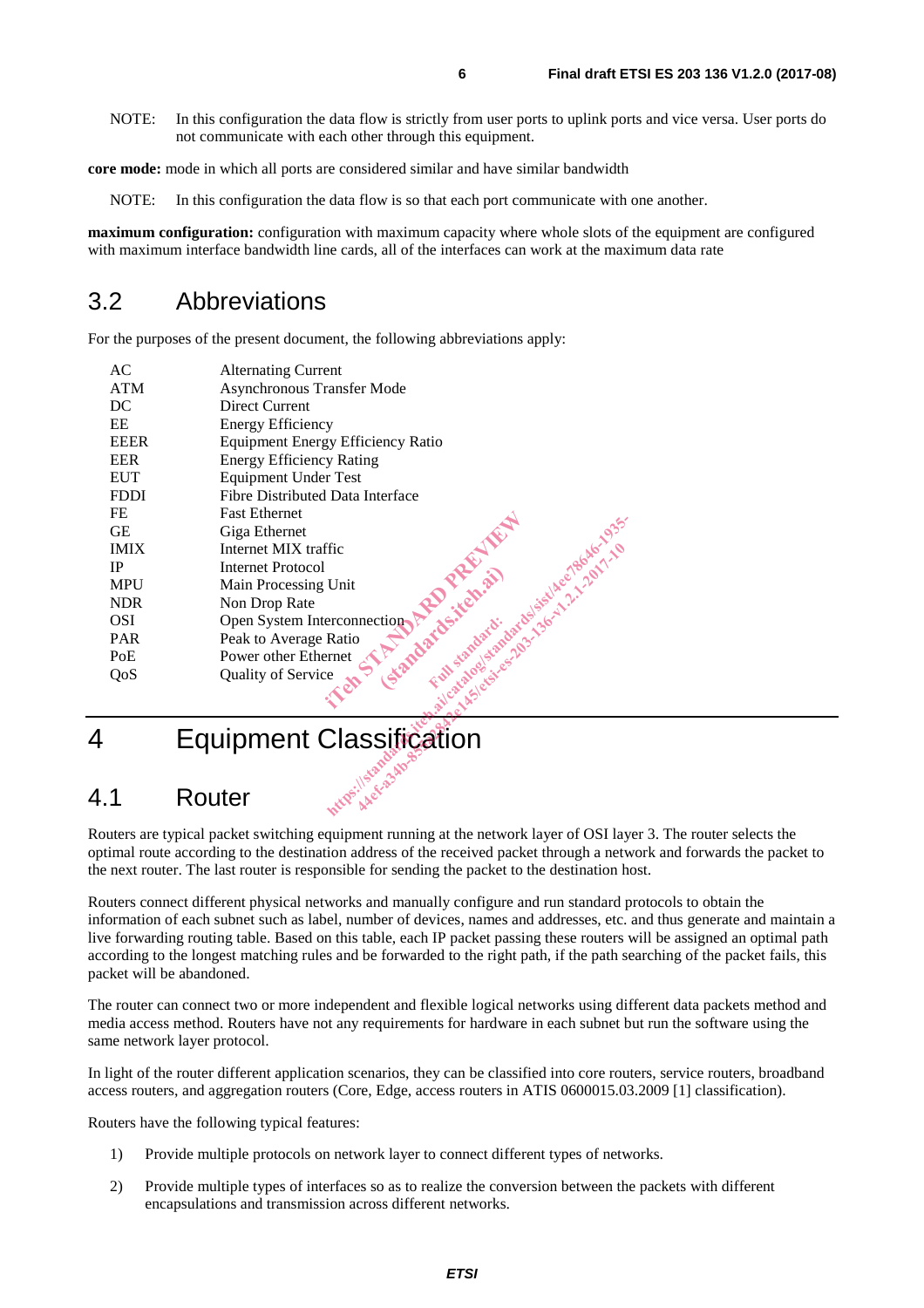- 3) Support packet fragmentation and reassembly.
- 4) Provide large-scale packet buffers so as to support QoS and traffic engineering.
- 5) Provide large-scale routing tables and support large-scale Layer 3 services within intra-networks or inter-networks.

#### 4.2 Switch

Switches generally refer to equipment that exchange information in a communications system. They include Ethernet switches, ATM switches, FDDI switches, and token ring switches, Ethernet switch is widely used because of fast development of Ethernet technologies and its low costs, therefore, switches in the present document refer to Ethernet switches.

Switches are typical packet switching devices at the data link layer of OSI layer 2. Based on the destination data link layer addresses in the Layer 2 switching tables, each received packet, will be assigned an optimal path according to the accurate matching rule and be forwarded to the right path, if the path searching of the packet fails, this packet will be sent to the broadcast domain to which it belongs. The Layer 2 switching table is generated by switch network self-learning.

The main function of switches is packet switching at the data link layer, but with the development of network technologies, the relationship between network hierarchy and hardware equipment has become ambiguous, it is not limited to Layer 2 services, the routing function is also integrated into most switches to support Layer 3 services, if the path searching of packets entering the switch fails in Layer 2, then it will be delivered to the routing module for path searching and forwarding in Layer 3. For example, some high-level switches also have the routing function, the little differences between switch and router lie in routing items and performance specifications.<br>Switches have the following typical features: is the method is also integrated into most<br>switch fails in Layer 2, then it will be<br>For example, some high-level switche<br>lie in routing items and performance<br>tatures:<br>cols, such as 802.3 Ethernet IR etc.<br>electrical interfa For the catalogy of the catalogy of the catalogy of the catalogy of the catalogy of the catalogy of the catalogy of the catalogy of the catalogy of the catalogy of the catalogy of the catalogy of the catalogy of the catalo

Switches have the following typical features:

- 1) Support data link layer protocols, such as 802.3, Ethernet II, etc. the standard perform<br>
h as 802.3 Ethernet in
- 2) Provide Ethernet optical and electrical interfaces with different data rates.
- 3) Packet buffers are not large and low requirements for QoS and traffic engineering are allowed.
- 4) Demand a large-scale Layer 2 switching table and low requirements for the Layer 3 routing table.

# 5 Definitions of the Equipment Energy Efficiency Ratio for Router and Switch

Based on the routers and switches energy consumption measurements and research, it is showed that the main influencing factors of their energy consumption are the quantity of service boards configured, traffic configuration, traffic load and ambient conditions.

These factors should be taken into account when defining the energy efficiency indicators.

Therefore, Energy Efficiency Ratio of Equipment (EEER) is defined as the throughput forwarded by 1 watt, unit: Gbps/Watt. A higher EEER corresponds to a better the energy efficiency.

Depending on the equipment type application or usage, one shall configure the product in Aggregation mode (uplink/downlink ports) as described in figure 1 or in Core mode (all ports to all ports) as described in figure 2.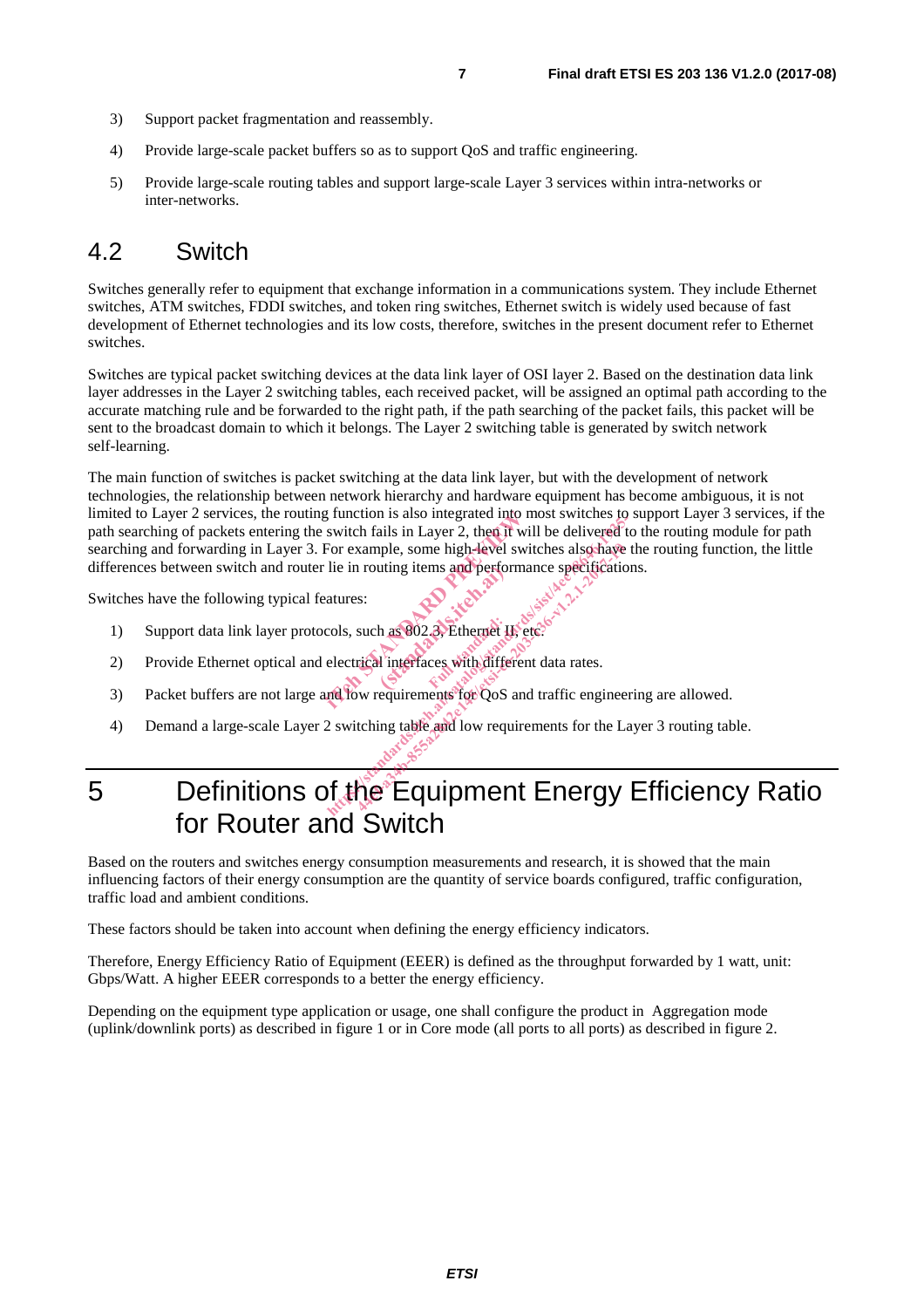

**Aggregation mode:** in this mode, a few (typically higher bandwidth) ports on the equipment are considered uplink ports; while majority (typically lower bandwidth) ports are considered user ports. In this configuration the data flow is strictly from user ports to uplink ports and vice versa. User ports do not communicate with each other through this equipment. Aggregation mode<br>ally higher bandwidth)<br>th) ports are considered<br>experience ports do reflections. **are considers** 



**Figure 2: Core mode functionality** 

**Core mode:** in this mode all ports are considered similar and have similar bandwidth. In this configuration the data flow is so that each port communicates with one another. This is also called full mesh configuration.

**For modular systems with 6 or more modules, it is allowed to permit a multi mesh configuration instead of a full mesh to facilitate the modular test method, provided that there is more than one mesh with at least three modules per mesh.**